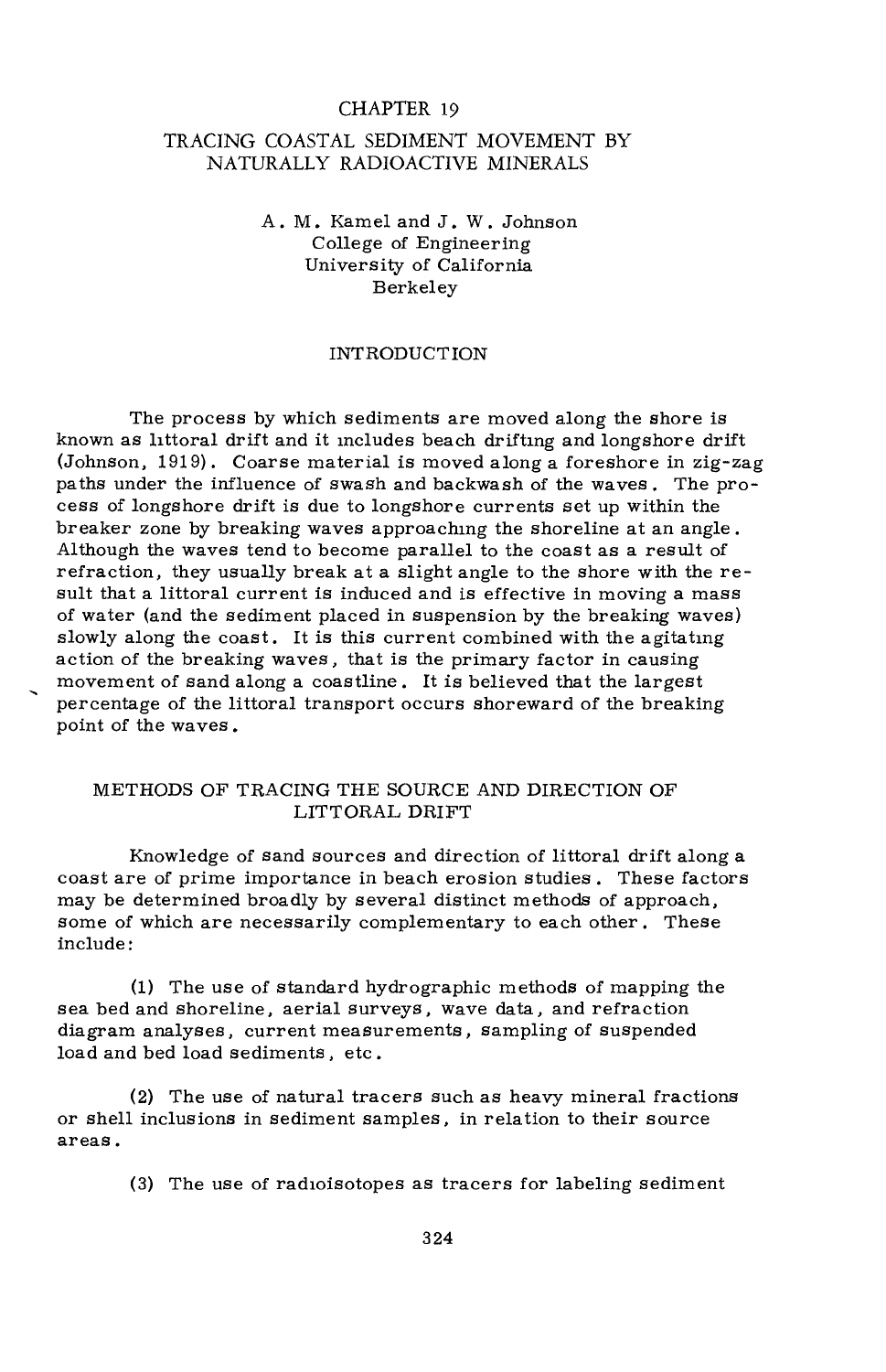## TRACING COASTAL SEDIMENT MOVEMENT BY NATURALLY RADIOACTIVE MINERALS

samples, either by incorporation of the activated material in artificial sediment, or by chemical or physical adhesion as a radioactive film on the particles of the real sediment, or by embedment within the particles (in the case of pebbles).

(4) The use of luminophors as tracers for labeling sediment samples, either by incorporation of the fluorescent material in artificial sediment or shingle, or by adhesion as a luminescent film on particles of natural sediment.

(5) The use of hydraulic models with movable beds of artificial materials to simulate prototype sediment processes.

In this study thorium (Th $^{232}$ , 0.238 mev) was used as a natural tracer to determine the direction of littoral drift along the California coast. This radioactive thorium is added naturally at discrete places along the coast where rivers flowing through thorium rich granite outcrops reach the coast or where the thorium rich granite itself outcrops at the sea coast.

#### SOURCE OF RADIOACTIVITY

For a natural rock practically all the gamma radiation comes from three sources, namely:  $K^{40}$ ,  $U^{238}$  series, and Th<sup>232</sup> series (Adams, et al, 1958). Uranium is generally found with thorium in nature in a ratio of about 10 parts of thorium to one part of uranium. The gamma rays from  $U^{238}$  and  $Th^{232}$  themselves are of such a low energy value as to make direct measurements impractical. Where secular radioactive equilibrium prevails, the abundance of  $U^{238}$  or Th<sup>232</sup> can be determined by measuring the activity of any daughter in the respective series. This follows from the constant ratios that exist between the concentrations of the various members of a series in an equilibrated sample.

The spectra of uranium and thorium series (Fig. 1) show that the peak caused by lead 212 in the thorium series occurred in a region of fairly constant response in the uranium series and might best fulfill the needs for discrimination of the two series. Furthermore, higher counting rates at this low-energy part of the spectrum make it desirable to work in this part of the spectrum. For a complete discussion on this method of radioactive assay the reader is referred to the work of Kamel, 1962.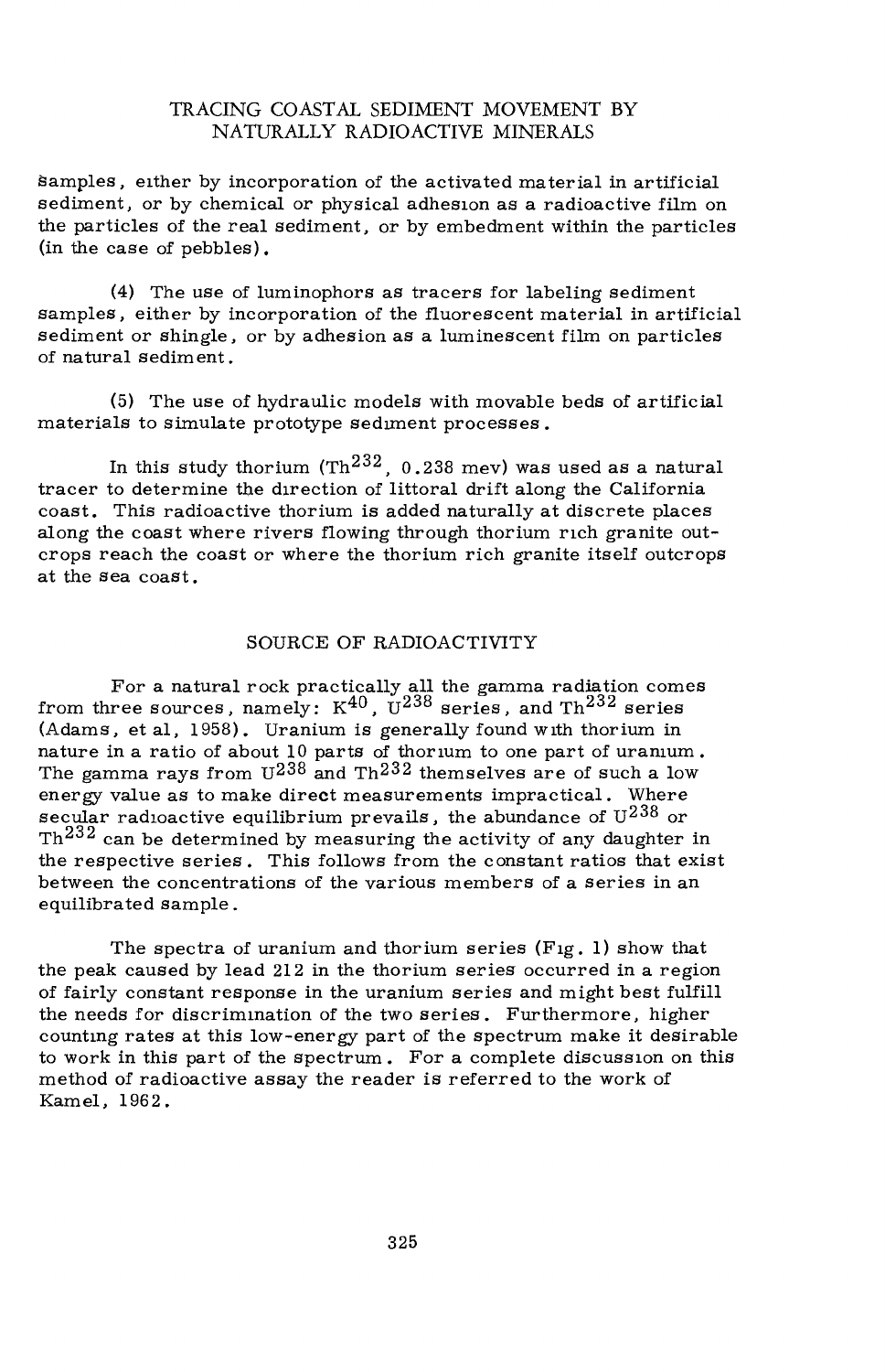# COASTAL ENGINEERING



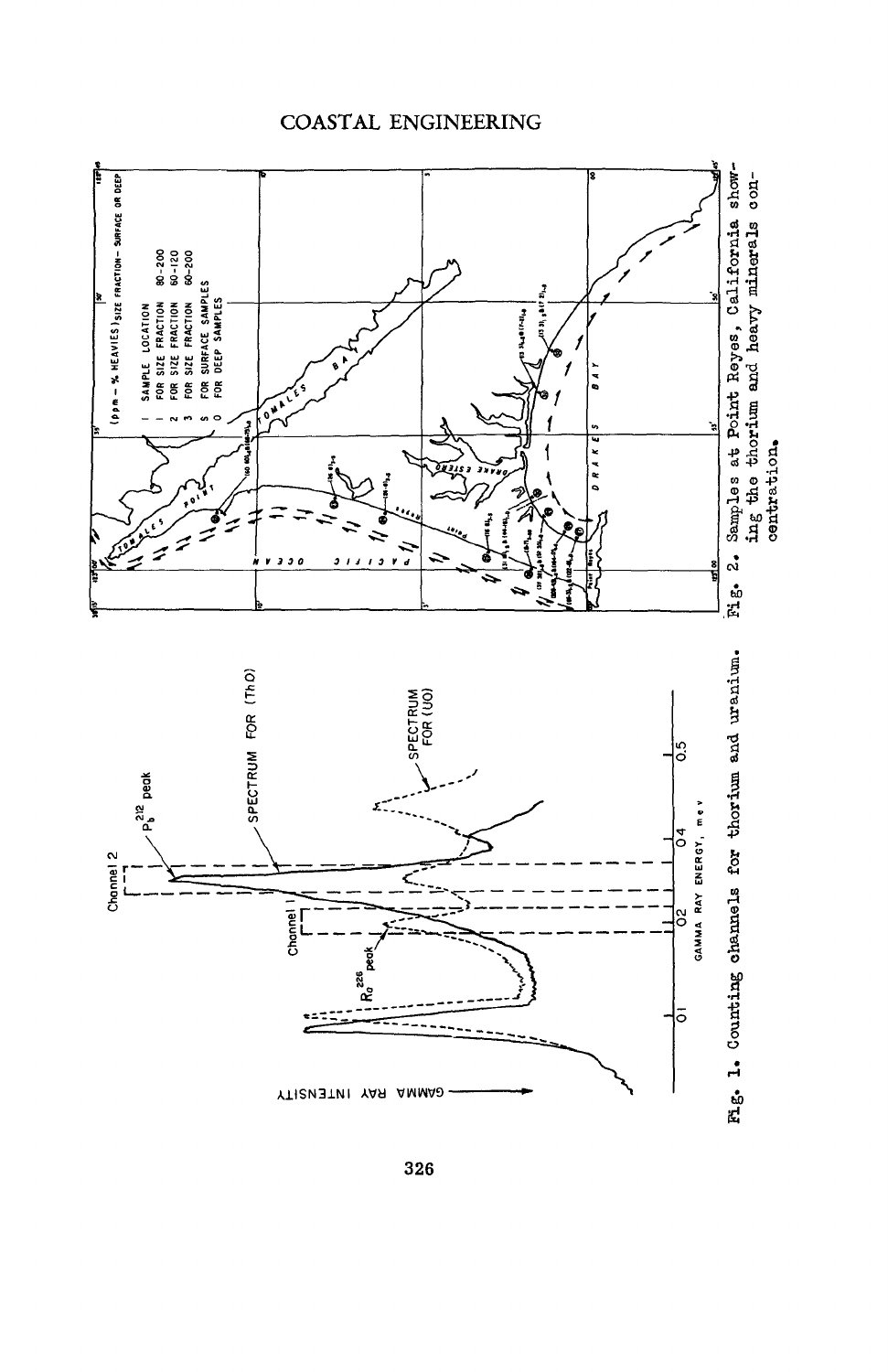## TRACING COASTAL SEDIMENT MOVEMENT BY NATURALLY RADIOACTIVE MINERALS

#### INVESTIGATIONAL APPROACH

It is well known that beach sands are among the best sorted of natural sediments. They are subject to a progressive sorting when transported by longshore currents and to a very effective local sorting by the oscillatory motion of the waves. The contention that sediment transported by longshore currents travels chiefly in suspension is supported by the texturaL,characteristics of the beach sands . Silt and clay are absent, very fine sand is rare. Any effects of progressive sorting along the shore must, therefore, be explained on the basis of transportation in suspension. These effects may be due to sorting according to grain shape, size, and specific gravity. Progressive sorting according to size, shape, and specific gravity may be due to a progressive decrease in the competency with a lagging behind of the larger, spherical, and heavier particles which move only occasionally during periods of maximum competency. The competency of the longshore current would seem to depend on the ability of the waves to put sediment of a certain grain size in suspension, and then of the ability of the current to move the suspended load. In the present study the choice of the concentrations of both thorite and heavy minerals in parts per million and per cent, respectively, in sand samples collected at mid-tide from different places along the beach, are believed to be two good parameters for the study of the effect of progressive sorting and consequently the determination of the direction of littoral drift along the coast.

A decrease from a source area in the concentration of thorium in ppm and/or the concentration of the heavy minerals in per cent, should indicate a longshore drift in the direction of decreases of both parameters (Fig. 2).

Local sorting on the other hand, need not be a result of transport in suspension, and its effects must not be confused with those of progressive sorting. To eliminate the effect of local sorting on the sand samples, comparisons between the concentrations of thorium and heavy minerals present in these samples should be made only for a very limited size fraction and not for the whole sample, e.g. a size fraction from 74 to 177 microns.

Since thorium is generally found in the size fraction finer than 125 microns (Hutton, 1951), and since the concentration of heavy minerals is also higher in the fine fraction, it was found that the best size fraction suited for this study is that from 74 to 177 microns.

## ANALYSIS OF RESULTS

Based on the distribution of beach samples and their thorium and heavy mineral concentrations and wave refraction diagrams (Fig. 3) it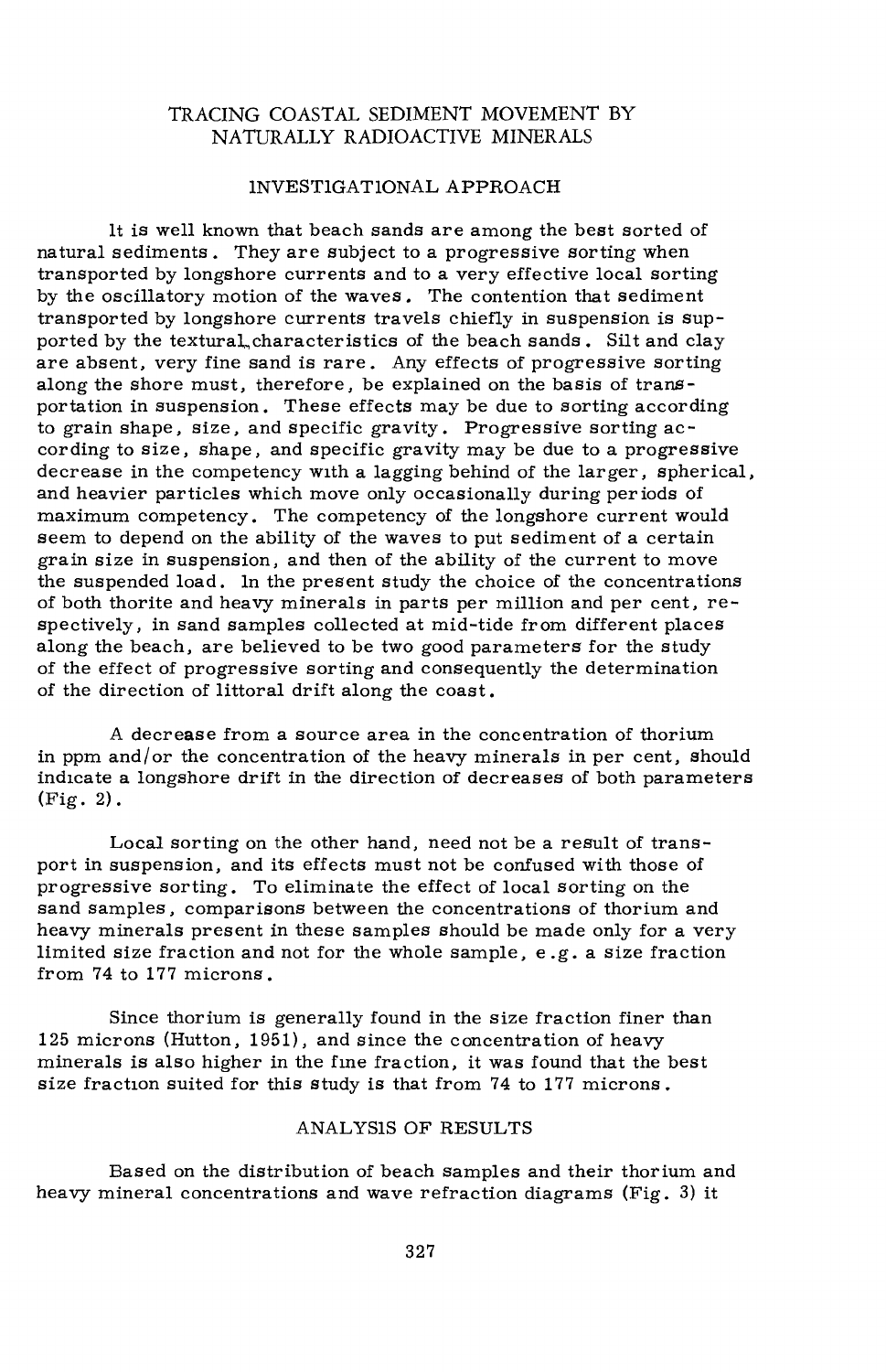## **COASTAL ENGINEERING**

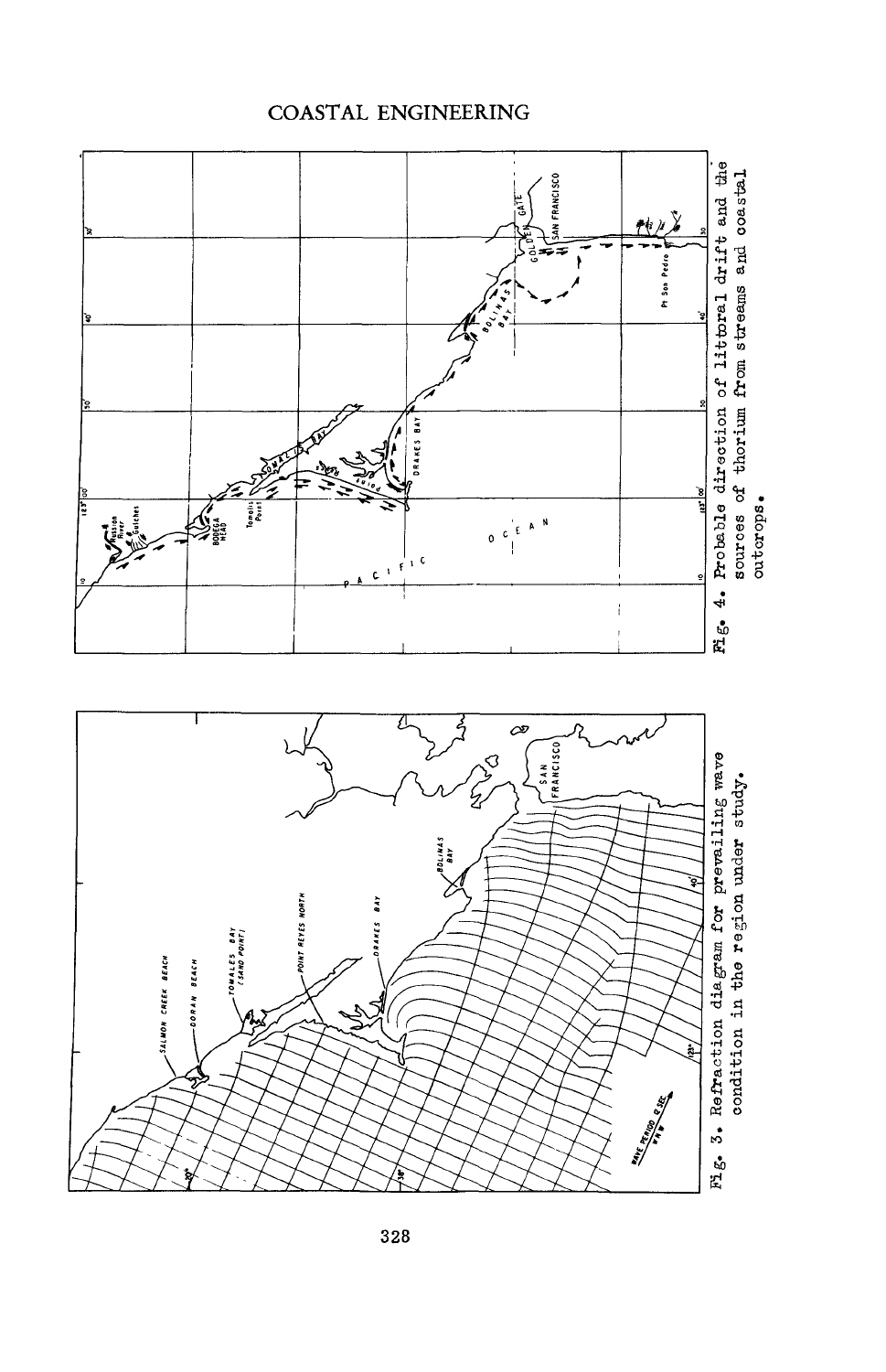## TRACING COASTAL SEDIMENT MOVEMENT BY NATURALLY RADIOACTIVE MINERALS

is believed that the pattern of sand movement along the California coast from the Russian River mouth to Point San Pedro takes the following form  $(Fig. 4)$ .

For the part of the coast north of the Russian River mouth though the refraction diagrams indicate a southward drift, the concentrations of both thorium and heavy minerals do not show any consistent or significant decrease in any direction which suggests a possible reversal direction of littoral drift for this part.

South of the Russian River mouth the concentration of both thorium and heavy minerals decreases gradually and consistently in a southward direction. This indicates a southward direction of sand movement which is also confirmed by the wave refraction diagram pattern for this part of the coast.

For Bodega Bay, although a northward direction of drift is indicated by the northward decrease in concentration of both thorium and heavy minerals, the great preponderance of chert and greenstone among the pebbles on Point Reyes Beach indicates that most of the beach material comes from the mainland east of the Point Reyes Peninsula, because no rocks of this character are found on the Peninsula which shows a southward direction of drift. This is also confirmed by the wave refraction diagram pattern.

Wave refraction diagrams drawn for Point Reyes Beach for W.N.W waves with a period of 12 seconds which represents the predominant wave condition in this part, (Fig. 3), show that the direction of wave approach is parallel to the shore. However, waves approaching the shore from the north or south of the W.N.W. direction will result in a southward or northward littoral drift respectively which indicates that sand movement along Point Reyes Beach is subject to reversals in direction.

For Drakes Bay the decrease in both thorium and heavy minerals concentration to the east, wave refraction diagram pattern and the presence of porphyry pebbles all indicate an eastward direction of littoral drift.

The eastward decrease in thorium and heavy minerals concentration wave refraction diagram pattern, and the presence of numerous pebbles of Miocene rocks along the sand spit at Bodega Bay, which can only come from the west, all indicate an eastward direction of sand movement along this beach.

The high concentration of both thorium and heavy minerals for the samples taken from the top of the San Francisco Bar and the respective northward and southward decrease of both these concentrations north and south the top of the bar in front of Fleishhacker Zoo at Ocean Beach, suggests very strongly the migration of material from the north to the south